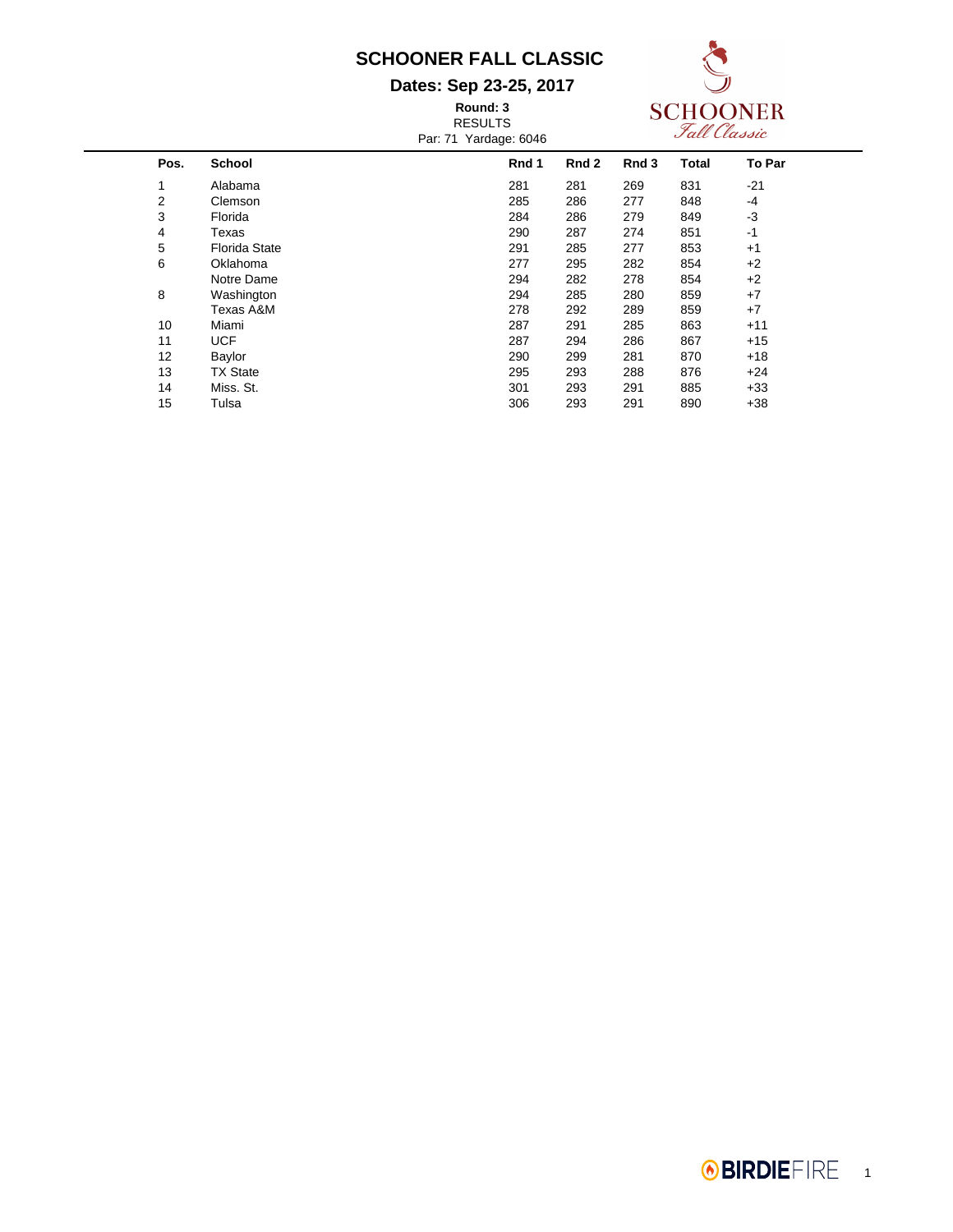**Dates: Sep 23-25, 2017**

**Round: 3**

RESULTS Par: 71 Yardage: 6046



| Pos.            | School                  | Rnd 1 | Rnd 2 | Rnd 3 | <b>Total</b> | To Par |
|-----------------|-------------------------|-------|-------|-------|--------------|--------|
| 1               | Alabama                 | 281   | 281   | 269   | 831          | $-21$  |
| 1               | Kristen Gillman         | 68    | 68    | 64    | 200          | $-13$  |
| $\mathbf{2}$    | Lauren Stephenson       | 69    | 68    | 66    | 203          | $-10$  |
|                 |                         |       |       |       |              |        |
| T <sub>21</sub> | Cheyenne Knight         | 71    | 73    | 69    | 213          | E      |
| T 33            | Lakareber Abe           | 73    | 72    | 70    | 215          | $+2$   |
| T 55            | Angelica Moresco        | 75    | 76    | 72    | 223          | $+10$  |
|                 |                         |       |       |       |              |        |
|                 |                         |       |       |       |              |        |
| $\mathbf{2}$    | <b>Clemson</b>          | 285   | 286   | 277   | 848          | -4     |
| 3               | Alice Hewson            | 67    | 73    | 65    | 205          | -8     |
| T <sub>4</sub>  | Ana Paula Valdes        | 68    | 72    | 67    | 207          | -6     |
| T 41            | Kennedy Swann           | 81    | 69    | 69    | 219          | +6     |
| T 55            | Ashley Czarnecki        | 75    | 72    | 76    | 223          | $+10$  |
| T 68            | Marisa Messana          | 75    | 76    | 78    | 229          | $+16$  |
|                 |                         |       |       |       |              |        |
|                 |                         |       |       |       |              |        |
| $\mathbf 3$     | Florida                 | 284   | 286   | 279   | 849          | -3     |
| T 9             | Marta Perez Sanmartin   | 73    | 71    | 66    | 210          | -3     |
| T 26            | <b>Taylor Tomlinson</b> | 68    | 73    | 73    | 214          | $+1$   |
|                 |                         |       |       |       |              |        |
| T 26            | Addie Baggarly          | 74    | 70    | 70    | 214          | $+1$   |
| T 33            | Carlotta Ricolfi        | 73    | 72    | 70    | 215          | $+2$   |
| T 39            | Elin Esborn             | 70    | 74    | 74    | 218          | $+5$   |
|                 |                         |       |       |       |              |        |
|                 |                         |       |       |       |              |        |
| 4               | <b>Texas</b>            | 290   | 287   | 274   | 851          | $-1$   |
| T 6             | Kaitlyn Papp            | 71    | 74    | 64    | 209          | -4     |
| T <sub>6</sub>  | Emilee Hoffman          | 75    | 70    | 64    | 209          | -4     |
| T 26            | Greta Voelker           | 74    | 70    | 70    | 214          | $+1$   |
| 54              | Maddie Luitwieler       | 71    | 74    | 77    | 222          | $+9$   |
| T 55            | Maren Cipolla           | 74    | 73    | 76    | 223          | $+10$  |
|                 |                         |       |       |       |              |        |
|                 |                         |       |       |       |              |        |
| $\sqrt{5}$      | <b>Florida State</b>    | 291   | 285   | 277   | 853          | $+1$   |
| T 13            | Morgane Metraux         | 71    | 73    | 67    | 211          | $-2$   |
| T 16            | Kim Metraux             | 75    | 67    | 70    | 212          | $-1$   |
| T 16            | Amanda Doherty          | 71    | 71    | 70    | 212          | $-1$   |
| T 55            | Kathleen Sumner         | 74    | 74    | 75    | 223          | $+10$  |
|                 |                         |       | 76    | 70    |              |        |
| 67              | Ashley Mangan           | 82    |       |       | 228          | $+15$  |
|                 |                         |       |       |       |              |        |
| 6               | <b>Oklahoma</b>         | 277   | 295   | 282   | 854          | $+2$   |
| T 9             | Julienne Soo            | 68    | 73    | 69    | 210          | $-3$   |
| T 16            | Kaitlin Milligan        | 67    | 75    | 70    | 212          | $-1$   |
|                 |                         |       |       |       |              |        |
| T 36            | Sydney Youngblood       | 72    | 76    | 69    | 217          | $+4$   |
| T 47            | Ana Ruiz                | 74    | 72    | 74    | 220          | +7     |
| T 52            | Valerie Tanguay         | 70    | 75    | 76    | 221          | $+8$   |
|                 |                         |       |       |       |              |        |
|                 |                         |       |       |       |              |        |
| T <sub>6</sub>  | <b>Notre Dame</b>       | 294   | 282   | 278   | 854          | $+2$   |
| T 9             | Maddie Rose Hamilton    | 76    | 65    | 69    | 210          | $-3$   |
| T <sub>21</sub> | Emma Albrecht           | 67    | 77    | 69    | 213          | E      |
| T <sub>21</sub> | Isabella DiLisio        | 75    | 67    | 71    | 213          | E      |
| T 39            | Abby Heck               | 76    | 73    | 69    | 218          | $+5$   |
| 80              | Alison Snakard          | 82    | 82    | 74    | 238          | $+25$  |
|                 |                         |       |       |       |              |        |
|                 |                         |       |       |       |              |        |
| 8               | Washington              | 294   | 285   | 280   | 859          | +7     |
| T 13            | Rino Sasaki             | 74    | 69    | 68    | 211          | $-2$   |
| T 16            | Karen Miyamoto          | 70    | 69    | 73    | 212          | $-1$   |
| T 41            | Sarah Rhee              | 75    | 72    | 72    | 219          | $+6$   |
| T 52            | Ellen Takada            | 75    | 77    | 69    | 221          | $+8$   |
| T 63            | Eunwon Park             | 80    | 75    | 71    | 226          | $+13$  |
|                 |                         |       |       |       |              |        |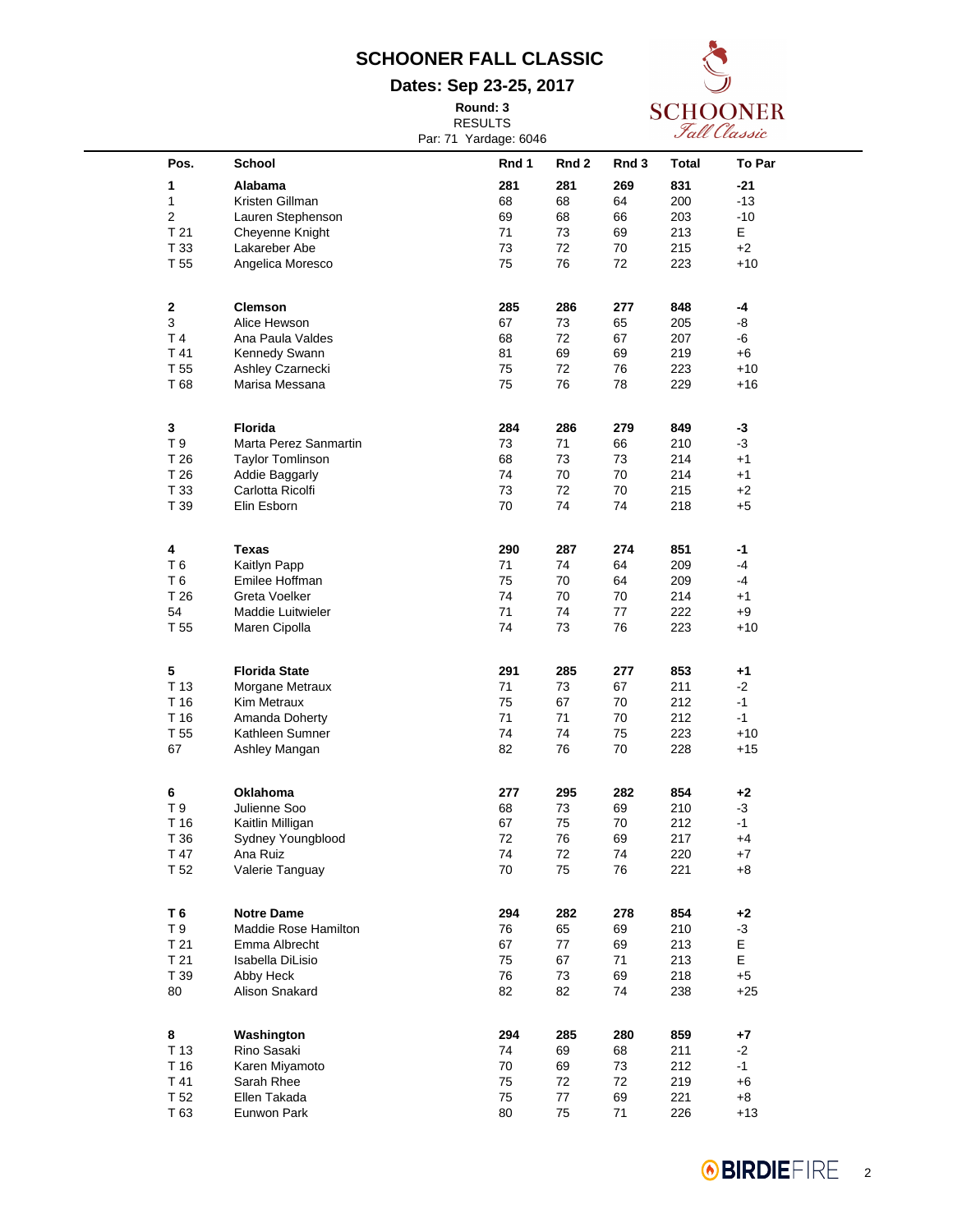**Dates: Sep 23-25, 2017 Round: 3**



|                 |                             | <b>RESULTS</b>        |            |           |            | Fall Classic |  |
|-----------------|-----------------------------|-----------------------|------------|-----------|------------|--------------|--|
|                 |                             | Par: 71 Yardage: 6046 |            |           |            |              |  |
| T <sub>8</sub>  | <b>Texas A&amp;M</b>        |                       | 292        |           |            |              |  |
| $\sf{T}$ 9      |                             | 278<br>67             | 72         | 289<br>71 | 859<br>210 | +7<br>-3     |  |
| T 16            | Maddie Szeryk<br>Amber Park | 70                    | 72         | 70        | 212        |              |  |
|                 |                             |                       |            |           |            | -1           |  |
| T 41            | Chloe Velasco               | 68                    | 76         | 75        | 219        | +6           |  |
| T 41            | <b>Courtney Dow</b>         | 73                    | 73         | 73        | 219        | +6           |  |
| T 75            | Elizabeth Caldarelli        | 82                    | 75         | 76        | 233        | $+20$        |  |
| 10              | Miami                       | 287                   | 291        | 285       | 863        | $+11$        |  |
| T <sub>4</sub>  | Dewi Weber                  | 72                    | 68         | 67        | 207        | -6           |  |
| T 26            | Kristyna Frydlova           | 68                    | 77         | 69        | 214        | $+1$         |  |
| T 61            | Macarena Aquilera           | 80                    | 70         | 75        | 225        | +12          |  |
| T 63            | Roos Haarman                | 72                    | 76         | 78        | 226        | $+13$        |  |
| T 63            | <b>Renate Grimstad</b>      | 75                    | 77         | 74        | 226        | $+13$        |  |
|                 |                             |                       |            |           |            |              |  |
| 11              | <b>UCF</b>                  | 287                   | 294        | 286       | 867        | $+15$        |  |
| T 21            | Maria Balcazar              | 71                    | 71         | 71        | 213        | E            |  |
| T 26            | Anna Hack                   | 71                    | 70         | 73        | 214        | $+1$         |  |
| T 41            | Kaeli Jones                 | 74                    | 76         | 69        | 219        | +6           |  |
| 66              | Chinatsu Kobayashi          | 71                    | 80         | 76        | 227        | $+14$        |  |
| T 68            | Kayla Kozak                 | 79                    | 77         | 73        | 229        | +16          |  |
| 12              | <b>Baylor</b>               | 290                   | 299        | 281       | 870        | +18          |  |
| T 13            | Fiona Liddell               | 72                    | 74         | 65        | 211        | -2           |  |
| T 36            | Amy Lee                     | 71                    | 75         | 71        | 217        | $+4$         |  |
| T 47            | Maria Vesga                 | 74                    | 74         | 72        | 220        | $+7$         |  |
| T 68            | Cheerie Tan                 | 73                    | 76         | 80        | 229        | +16          |  |
| T 78            | Diane Baillieux             | 83                    | 79         | 73        | 235        | +22          |  |
|                 |                             |                       |            |           |            |              |  |
| 13              | <b>TX State</b>             | 295                   | 293        | 288       | 876        | +24          |  |
| T 26            | Anne-Charlotte Mora         | 70                    | 71         | 73        | 214        | $+1$         |  |
| T 26            | Sarah White                 | 72                    | 71         | 71        | 214        | $+1$         |  |
| 35              | Sasikarn Somboonsup         | 73                    | 74         | 69        | 216        | $+3$         |  |
| T 75            | Sean Yi Yip                 | 81                    | 77         | 75        | 233        | $+20$        |  |
| 81              | Sachika Singh               | 80                    | 86         | 75        | 241        | $+28$        |  |
| 14              | Miss. St.                   | 301                   | 293        | 291       | 885        | $+33$        |  |
| T <sub>21</sub> | Aubree Jones                | 75                    | 68         | 70        | 213        | E            |  |
| T 41            | Athena Yang                 | 73                    | 73         | 73        | 219        | +6           |  |
| T <sub>55</sub> | Clara Moyano                | 76                    | ${\bf 76}$ | $71$      | 223        | $+10$        |  |
| T 72            | <b>Blaise Carabello</b>     | 77                    | 77         | 77        | 231        | +18          |  |
| 74              | <b>Teri Doss</b>            | 78                    | 76         | 78        | 232        | $+19$        |  |
|                 |                             |                       |            |           |            |              |  |
| 15              | Tulsa                       | 306                   | 293        | 291       | 890        | $+38$        |  |
| T 47            | Johanna Samuelsson          | 75                    | 74         | 71        | 220        | $+7$         |  |
| T 47            | Anneke Strobach             | 81                    | 70         | 69        | 220        | +7           |  |
| 60              | Olivia Jackson              | 75                    | 74         | 75        | 224        | $+11$        |  |
| T 72            | Nikki Marquardt             | 75                    | 78         | 78        | 231        | $+18$        |  |
| T 78            | <b>Taylor Dobson</b>        | 84                    | 75         | 76        | 235        | $+22$        |  |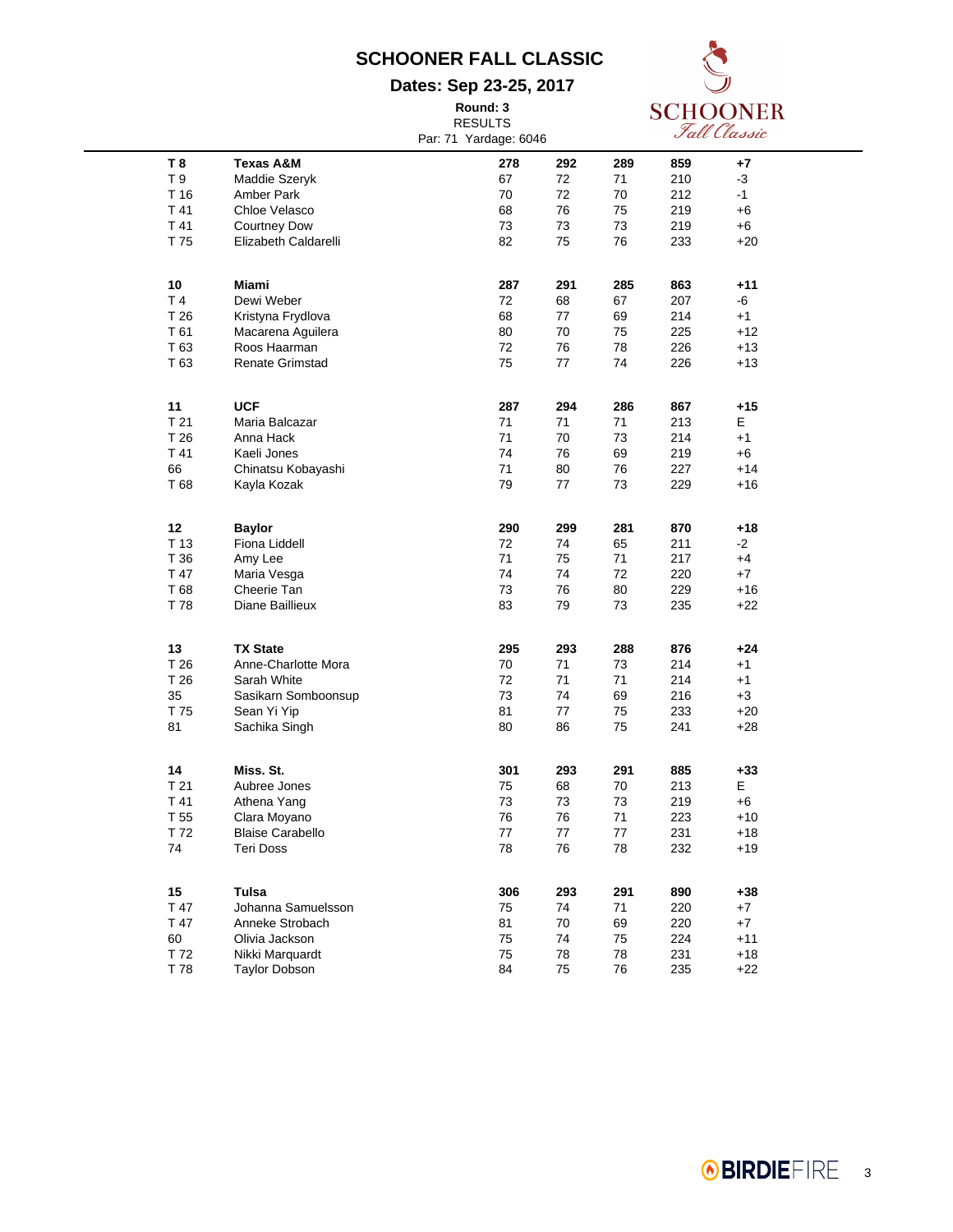#### **Dates: Sep 23-25, 2017**

**Round: 3**

**SCHOONER** 

|                    |               |       |                |                       |       | Fall Classic |
|--------------------|---------------|-------|----------------|-----------------------|-------|--------------|
| <b>Name</b>        | <b>School</b> | Rnd 1 | Rnd 2          | Rnd 3                 | Total | To Par       |
| Hannah Wood        | Oklahoma      | 68    | 71             | 70                    | 209   | -4           |
| Hannah Lee         | Oklahoma      | 77    | 70             | 70                    | 217   | $+4$         |
| Kendall Wisenbaker | Miss. St.     | 71    | 77             | 72                    | 220   | $+7$         |
| Karen Arimoto      | Oklahoma      | 73    | 74             | 78                    | 225   | $+12$        |
| Giovana Maymon     | Baylor        | 73    | 82             | 74                    | 229   | $+16$        |
| Mia Ayer           | Notre Dame    | 77    | 79             | 77                    | 233   | $+20$        |
|                    |               |       | <b>RESULTS</b> | Par: 71 Yardage: 6046 |       |              |

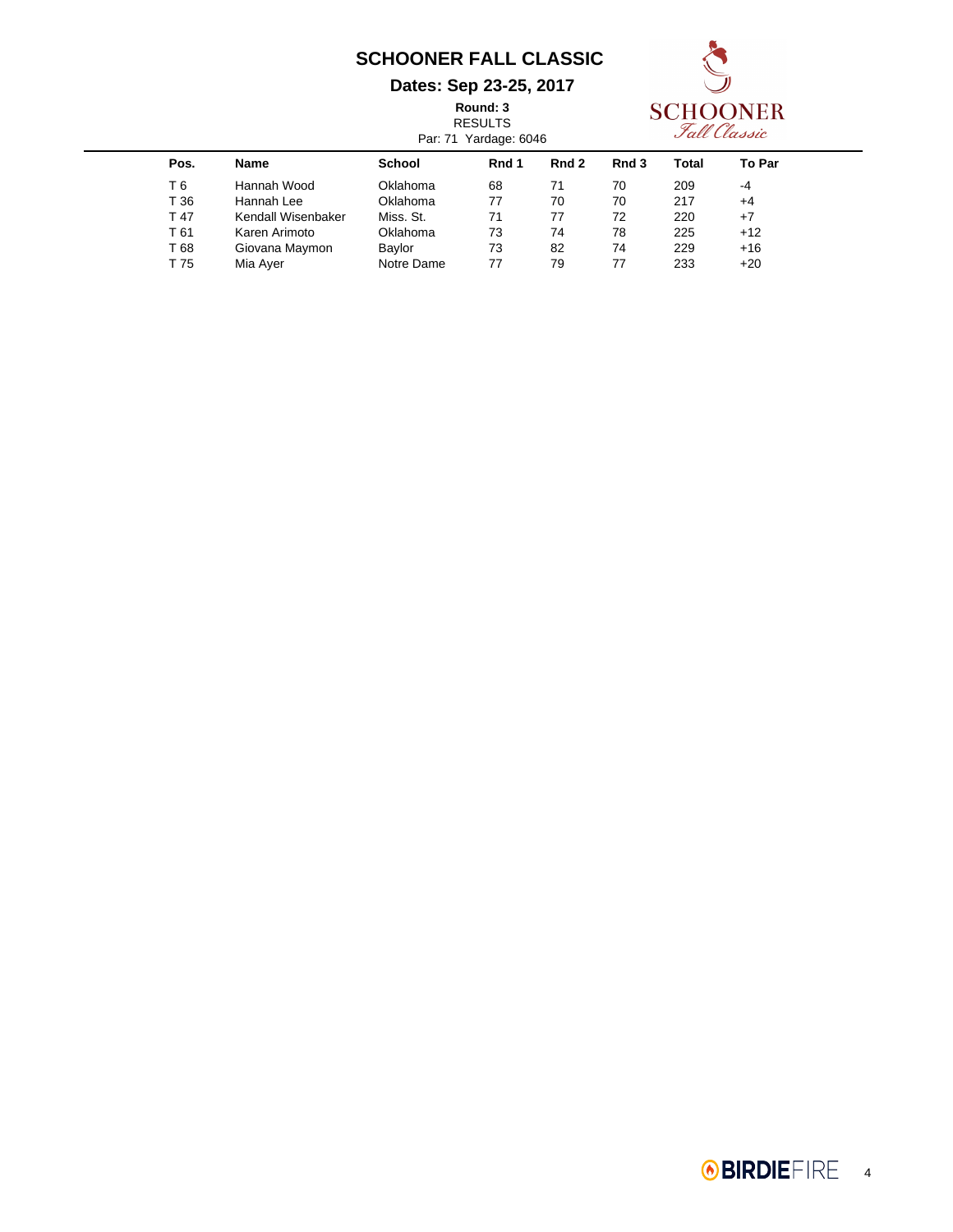#### **Dates: Sep 23-25, 2017**

**Round: 3** RESULTS Par: 71 Yardage: 6046



| Pos.           | Top 20 Teams         | Rnd 1 | Rnd 2 | Rnd 3 | <b>Total</b> | To Par |
|----------------|----------------------|-------|-------|-------|--------------|--------|
| 1              | Alabama              | 281   | 281   | 269   | 831          | $-21$  |
| $\overline{2}$ | Clemson              | 285   | 286   | 277   | 848          | $-4$   |
| 3              | Florida              | 284   | 286   | 279   | 849          | -3     |
| 4              | Texas                | 290   | 287   | 274   | 851          | -1     |
| 5              | <b>Florida State</b> | 291   | 285   | 277   | 853          | $+1$   |
| 6              | Oklahoma             | 277   | 295   | 282   | 854          | $+2$   |
|                | Notre Dame           | 294   | 282   | 278   | 854          | $+2$   |
| 8              | Washington           | 294   | 285   | 280   | 859          | $+7$   |
|                | Texas A&M            | 278   | 292   | 289   | 859          | $+7$   |
| 10             | Miami                | 287   | 291   | 285   | 863          | $+11$  |
| 11             | <b>UCF</b>           | 287   | 294   | 286   | 867          | $+15$  |
| 12             | Baylor               | 290   | 299   | 281   | 870          | $+18$  |
| 13             | <b>TX State</b>      | 295   | 293   | 288   | 876          | $+24$  |
| 14             | Miss. St.            | 301   | 293   | 291   | 885          | $+33$  |
| 15             | Tulsa                | 306   | 293   | 291   | 890          | $+38$  |

| Pos. | <b>Top 20 Players</b> | <b>School</b>        | Rnd 1 | Rnd 2 | Rnd 3 | Total | To Par |
|------|-----------------------|----------------------|-------|-------|-------|-------|--------|
|      | Kristen Gillman       | Alabama              | 68    | 68    | 64    | 200   | $-13$  |
| 2    | Lauren Stephenson     | Alabama              | 69    | 68    | 66    | 203   | -10    |
| 3    | Alice Hewson          | Clemson              | 67    | 73    | 65    | 205   | -8     |
| 4    | Dewi Weber            | Miami                | 72    | 68    | 67    | 207   | -6     |
|      | Ana Paula Valdes      | Clemson              | 68    | 72    | 67    | 207   | -6     |
| 6    | *Hannah Wood          | Oklahoma             | 68    | 71    | 70    | 209   | -4     |
|      | Emilee Hoffman        | Texas                | 75    | 70    | 64    | 209   | -4     |
|      | Kaitlyn Papp          | Texas                | 71    | 74    | 64    | 209   | -4     |
| 9    | Maddie Rose Hamilton  | Notre Dame           | 76    | 65    | 69    | 210   | -3     |
|      | Julienne Soo          | Oklahoma             | 68    | 73    | 69    | 210   | -3     |
|      | Maddie Szeryk         | Texas A&M            | 67    | 72    | 71    | 210   | -3     |
|      | Marta Perez Sanmartin | Florida              | 73    | 71    | 66    | 210   | -3     |
| 13   | Rino Sasaki           | Washington           | 74    | 69    | 68    | 211   | $-2$   |
|      | Morgane Metraux       | <b>Florida State</b> | 71    | 73    | 67    | 211   | $-2$   |
|      | Fiona Liddell         | Baylor               | 72    | 74    | 65    | 211   | $-2$   |
| 16   | Amber Park            | Texas A&M            | 70    | 72    | 70    | 212   | $-1$   |
|      | Karen Miyamoto        | Washington           | 70    | 69    | 73    | 212   | $-1$   |
|      | <b>Kim Metraux</b>    | <b>Florida State</b> | 75    | 67    | 70    | 212   | $-1$   |
|      | Amanda Doherty        | <b>Florida State</b> | 71    | 71    | 70    | 212   | $-1$   |
|      | Kaitlin Milligan      | Oklahoma             | 67    | 75    | 70    | 212   | $-1$   |
|      |                       |                      |       |       |       |       |        |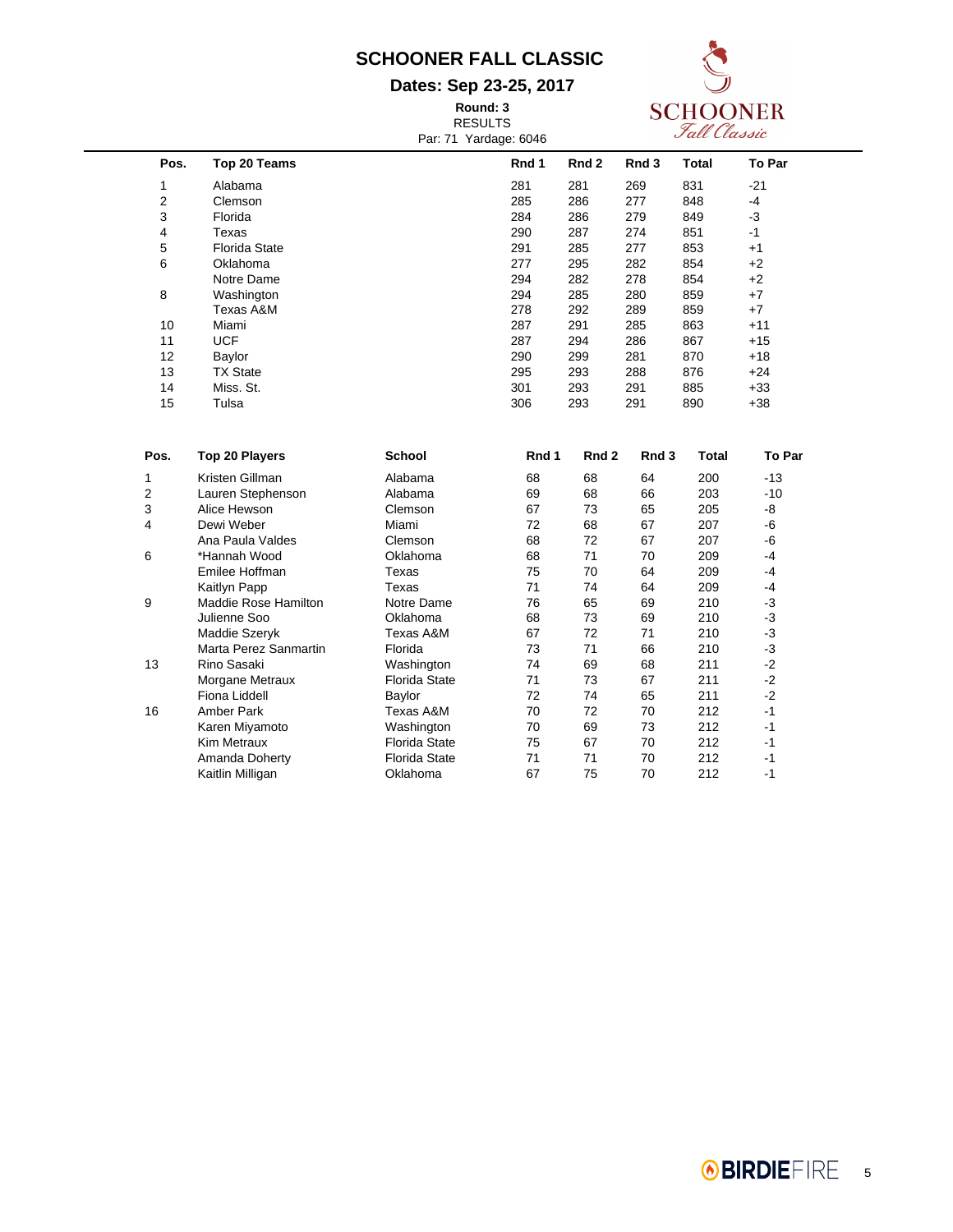#### **Dates: Sep 23-25, 2017**

**Team Statistics Round: 3**



| <b>PAR 3 SCORING</b>                                   |                              |                                 | <b>EAGLES</b>                                |
|--------------------------------------------------------|------------------------------|---------------------------------|----------------------------------------------|
| Florida                                                | 2.76                         | -6                              | Florida St                                   |
| Notre Dame                                             | 2.88                         | -3                              | Florida                                      |
| Alabama                                                | 2.96                         | $-1$                            | <b>BIRDIES</b>                               |
| <b>Florida State</b>                                   | 2.96                         | $-1$                            | Alabama                                      |
| <b>TX State</b>                                        | 2.96                         | $-1$                            | Texas                                        |
| Oklahoma                                               | 2.96                         | $-1$                            | Baylor                                       |
| Texas                                                  | 2.96                         | $-1$                            | Notre Dan                                    |
| Baylor                                                 | 3.04                         | $+1$                            | Florida                                      |
| Clemson                                                | 3.08                         | $+2$                            | Clemson                                      |
| Washington                                             | 3.08                         | $+2$                            | Miami                                        |
| Tulsa                                                  | 3.16                         | $+4$                            | Oklahoma                                     |
| Texas A&M                                              | 3.16                         | $+4$                            | Washingto                                    |
| Miami                                                  | 3.16                         | $+4$                            | Florida St                                   |
| Miss. St.                                              | 3.24                         | $+6$                            | <b>TX State</b>                              |
| <b>UCF</b>                                             | 3.28                         | $+7$                            | Miss. St.                                    |
| <b>PAR 4 SCORING</b>                                   |                              |                                 | <b>UCF</b>                                   |
| Alabama                                                | 3.84                         | $-7$                            | Tulsa                                        |
| Washington                                             | 4.02                         | $+1$                            | Texas A&                                     |
| Florida                                                | 4.04                         | $+2$                            | <b>PARS</b>                                  |
| Clemson<br>Texas<br><b>Florida State</b><br>Notre Dame | 4.07<br>4.09<br>4.11<br>4.11 | $+3$<br>$+4$<br>$+5$<br>$+5$    | Texas A&<br>Washingto<br>Florida St          |
| Texas A&M<br><b>UCF</b><br>Oklahoma                    | 4.13<br>4.13<br>4.16         | $+6$<br>$+6$<br>$+7$            | Oklahoma<br><b>UCF</b><br>Tulsa<br>Alabama   |
| Miami<br><b>TX State</b><br>Tulsa<br>Baylor            | 4.18<br>4.22<br>4.22<br>4.24 | $+8$<br>$+10$<br>$+10$<br>$+11$ | <b>TX State</b><br>Florida<br><b>Clemson</b> |
| Miss. St.<br><b>PAR 5 SCORING</b>                      | 4.29                         | $+13$                           | Notre Dan<br>Texas<br>Miami                  |
| <b>Florida State</b>                                   | 4.65                         | $-7$                            | Baylor                                       |
| Texas                                                  | 4.65                         | $-7$                            | Miss. St.                                    |
| Alabama                                                | 4.70                         | -6                              |                                              |
| Baylor                                                 | 4.70                         | -6                              |                                              |
| <b>UCF</b>                                             | 4.70                         | -6                              |                                              |
| Notre Dame                                             | 4.75                         | -5                              |                                              |
| Clemson                                                | 4.75                         | $-5$                            |                                              |
| Miss. St.                                              | 4.75                         | -5                              |                                              |
| Washington                                             | 4.75                         | $-5$                            |                                              |
| Miami                                                  | 4.80                         | $-4$                            |                                              |
| Oklahoma                                               | 4.85                         | $-3$                            |                                              |
| <b>TX State</b>                                        | 4.95                         | $-1$                            |                                              |
| Tulsa                                                  | 5.00                         | E                               |                                              |
| Texas A&M                                              | 5.00                         | E                               |                                              |
| Florida                                                | 5.10                         | $+2$                            |                                              |

| Florida State<br>Florida<br><b>BIRDIES</b>                                                                                                                                                    | 2<br>1                                                                                |
|-----------------------------------------------------------------------------------------------------------------------------------------------------------------------------------------------|---------------------------------------------------------------------------------------|
| Alabama<br>Texas<br>Baylor<br>Notre Dame<br>Florida<br>Clemson<br>Miami<br>Oklahoma<br>Washington<br><b>Florida State</b><br><b>TX State</b><br>Miss. St.<br><b>UCF</b><br>Tulsa<br>Texas A&M | 25<br>23<br>20<br>20<br>20<br>20<br>18<br>16<br>16<br>15<br>15<br>14<br>13<br>11<br>5 |
| <b>PARS</b>                                                                                                                                                                                   |                                                                                       |
| Texas A&M<br>Washington<br><b>Florida State</b><br>Oklahoma<br><b>UCF</b><br>Tulsa<br>Alabama<br><b>TX State</b><br>Florida<br>Clemson<br>Notre Dame<br>Texas<br>Miami<br>Baylor              | 71<br>62<br>58<br>58<br>58<br>57<br>56<br>55<br>54<br>54<br>53<br>52<br>52<br>51      |
| Miss. St.                                                                                                                                                                                     | 51                                                                                    |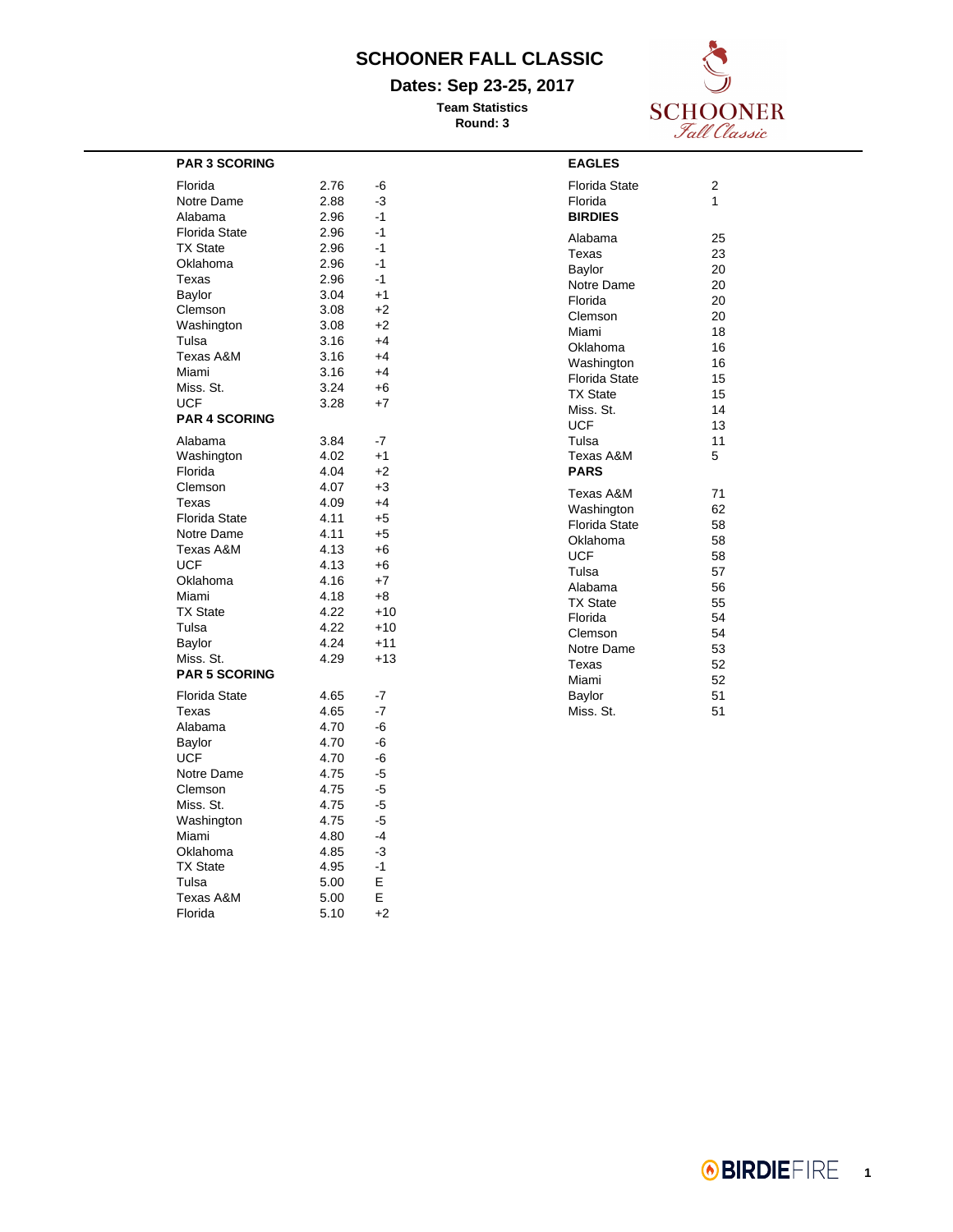**Dates: Sep 23-25, 2017**

**Round: 3** RESULTS \*Individual



|                |                                     | Par: 71 Yardage: 6046 |          |          |          | s uu clussic |                |  |
|----------------|-------------------------------------|-----------------------|----------|----------|----------|--------------|----------------|--|
| Pos.           | <b>Name</b>                         | School                | Rnd 1    | Rnd 2    | Rnd 3    | Total        | To Par         |  |
| 1              | Kristen Gillman                     | Alabama               | 68       | 68       | 64       | 200          | $-13$          |  |
| $\overline{2}$ | Lauren Stephenson                   | Alabama               | 69       | 68       | 66       | 203          | $-10$          |  |
| 3              | Alice Hewson                        | Clemson               | 67       | 73       | 65       | 205          | -8             |  |
| 4              | Dewi Weber                          | Miami                 | 72       | 68       | 67       | 207          | -6             |  |
|                | Ana Paula Valdes                    | Clemson               | 68       | 72       | 67       | 207          | -6             |  |
| 6              | *Hannah Wood                        | Oklahoma              | 68       | 71       | 70       | 209          | $-4$           |  |
|                | Emilee Hoffman                      | Texas                 | 75       | 70       | 64       | 209          | -4             |  |
|                | Kaitlyn Papp                        | Texas                 | 71       | 74       | 64       | 209          | -4             |  |
| 9              | Maddie Rose Hamilton                | Notre Dame            | 76       | 65       | 69       | 210          | $-3$           |  |
|                | Julienne Soo                        | Oklahoma              | 68       | 73       | 69       | 210          | $-3$           |  |
|                | Maddie Szeryk                       | Texas A&M             | 67       | 72       | 71       | 210          | $-3$           |  |
|                | Marta Perez Sanmartin               | Florida               | 73       | 71       | 66       | 210          | $-3$           |  |
| 13             | Rino Sasaki                         | Washington            | 74       | 69       | 68       | 211          | $-2$           |  |
|                | Morgane Metraux                     | <b>Florida State</b>  | 71       | 73       | 67       | 211          | $-2$           |  |
|                | Fiona Liddell                       | Baylor                | 72       | 74       | 65       | 211          | $-2$           |  |
| 16             | Amber Park                          |                       | 70       | 72       | 70       | 212          | $-1$           |  |
|                |                                     | Texas A&M             |          |          |          |              |                |  |
|                | Karen Miyamoto                      | Washington            | 70       | 69       | 73       | 212          | $-1$           |  |
|                | Kim Metraux                         | <b>Florida State</b>  | 75       | 67       | 70       | 212          | $-1$           |  |
|                | Amanda Doherty                      | <b>Florida State</b>  | 71       | 71       | 70       | 212          | $-1$           |  |
|                | Kaitlin Milligan                    | Oklahoma              | 67       | 75       | 70       | 212          | $-1$           |  |
| 21             | Isabella DiLisio                    | Notre Dame            | 75       | 67       | 71       | 213          | Ε              |  |
|                | Emma Albrecht                       | Notre Dame            | 67       | 77       | 69       | 213          | E              |  |
|                | Aubree Jones                        | Miss. St.             | 75       | 68       | 70       | 213          | E              |  |
|                | Maria Balcazar                      | <b>UCF</b>            | 71       | 71       | 71       | 213          | E              |  |
|                | Cheyenne Knight                     | Alabama               | 71       | 73       | 69       | 213          | Е              |  |
| 26             | <b>Taylor Tomlinson</b>             | Florida               | 68       | 73       | 73       | 214          | $+1$           |  |
|                | <b>Addie Baggarly</b>               | Florida               | 74       | 70       | 70       | 214          | $+1$           |  |
|                | Kristyna Frydlova                   | Miami                 | 68       | 77       | 69       | 214          | $+1$           |  |
|                | Greta Voelker                       | Texas                 | 74       | 70       | 70       | 214          | $+1$           |  |
|                | Sarah White                         | <b>TX State</b>       | 72       | 71       | 71       | 214          | $+1$           |  |
|                | Anna Hack                           | <b>UCF</b>            | 71       | 70       | 73       | 214          | $+1$           |  |
|                | Anne-Charlotte Mora                 | <b>TX State</b>       | 70       | 71       | 73       | 214          | $+1$           |  |
| 33             | Carlotta Ricolfi                    | Florida               | 73       | 72       | 70       | 215          | +2             |  |
|                | Lakareber Abe                       | Alabama               | 73       | 72       | 70       | 215          | +2             |  |
| 35             | Sasikarn Somboonsup                 | <b>TX State</b>       | 73       | 74       | 69       | 216          | +3             |  |
| 36             | *Hannah Lee                         | Oklahoma              | 77       | 70       | 70       | 217          | $+4$           |  |
|                |                                     | Baylor                | 71       | 75       | 71       | 217          | $+4$           |  |
|                | Amy Lee                             |                       |          | 76       |          |              |                |  |
|                | Sydney Youngblood                   | Oklahoma              | 72       |          | 69       | 217          | $+4$           |  |
| 39             | Elin Esborn                         | Florida               | 70       | 74       | 74       | 218          | $+5$           |  |
|                | Abby Heck                           | Notre Dame            | 76       | 73       | 69       | 218          | +5             |  |
| 41             | Athena Yang                         | Miss. St.             | 73       | 73       | 73       | 219          | +6             |  |
|                | Chloe Velasco                       | Texas A&M             | 68       | 76       | 75       | 219          | +6             |  |
|                | Kennedy Swann                       | Clemson               | 81       | 69       | 69       | 219          | +6             |  |
|                | Kaeli Jones                         | <b>UCF</b>            | 74       | 76       | 69       | 219          | +6             |  |
|                | <b>Courtney Dow</b>                 | Texas A&M             | 73       | 73       | 73       | 219          | $+6$           |  |
|                | Sarah Rhee                          | Washington            | 75       | 72       | 72       | 219          | +6             |  |
| 47             | Johanna Samuelsson                  | Tulsa                 | 75       | 74       | 71       | 220          | +7             |  |
|                | *Kendall Wisenbaker                 | Miss. St.             | 71       | 77       | 72       | 220          | $+7$           |  |
|                | Ana Ruiz                            | Oklahoma              | 74       | 72       | 74       | 220          | +7             |  |
|                | Anneke Strobach                     | Tulsa                 | 81       | 70       | 69       | 220          | +7             |  |
|                | Maria Vesga                         | Baylor                | 74       | 74       | 72       | 220          | +7             |  |
| 52             | Ellen Takada                        | Washington            | 75       | 77       | 69       | 221          | $+8$           |  |
|                | Valerie Tanguay                     | Oklahoma              | 70       | 75       | 76       | 221          | +8             |  |
| 54             | Maddie Luitwieler                   | Texas                 | 71       | 74       | 77       | 222          | $+9$           |  |
| 55             | Clara Moyano                        | Miss. St.             | 76       | 76       | 71       | 223          | $+10$          |  |
|                |                                     |                       |          |          |          |              |                |  |
|                | Angelica Moresco                    | Alabama               | 75       | 76       | 72       | 223          | $+10$          |  |
|                | Ashley Czarnecki                    | Clemson               | 75       | 72       | 76       | 223          | $+10$          |  |
|                |                                     |                       | 74       | 74       | 75       | 223          | $+10$          |  |
|                | Kathleen Sumner                     | <b>Florida State</b>  |          |          |          |              |                |  |
|                | Maren Cipolla                       | Texas                 | 74       | 73       | 76       | 223          | $+10$          |  |
|                | Olivia Jackson                      | Tulsa                 | 75       | 74       | 75       | 224          | $+11$          |  |
| 60<br>61       | *Karen Arimoto<br>Macarena Aguilera | Oklahoma<br>Miami     | 73<br>80 | 74<br>70 | 78<br>75 | 225<br>225   | $+12$<br>$+12$ |  |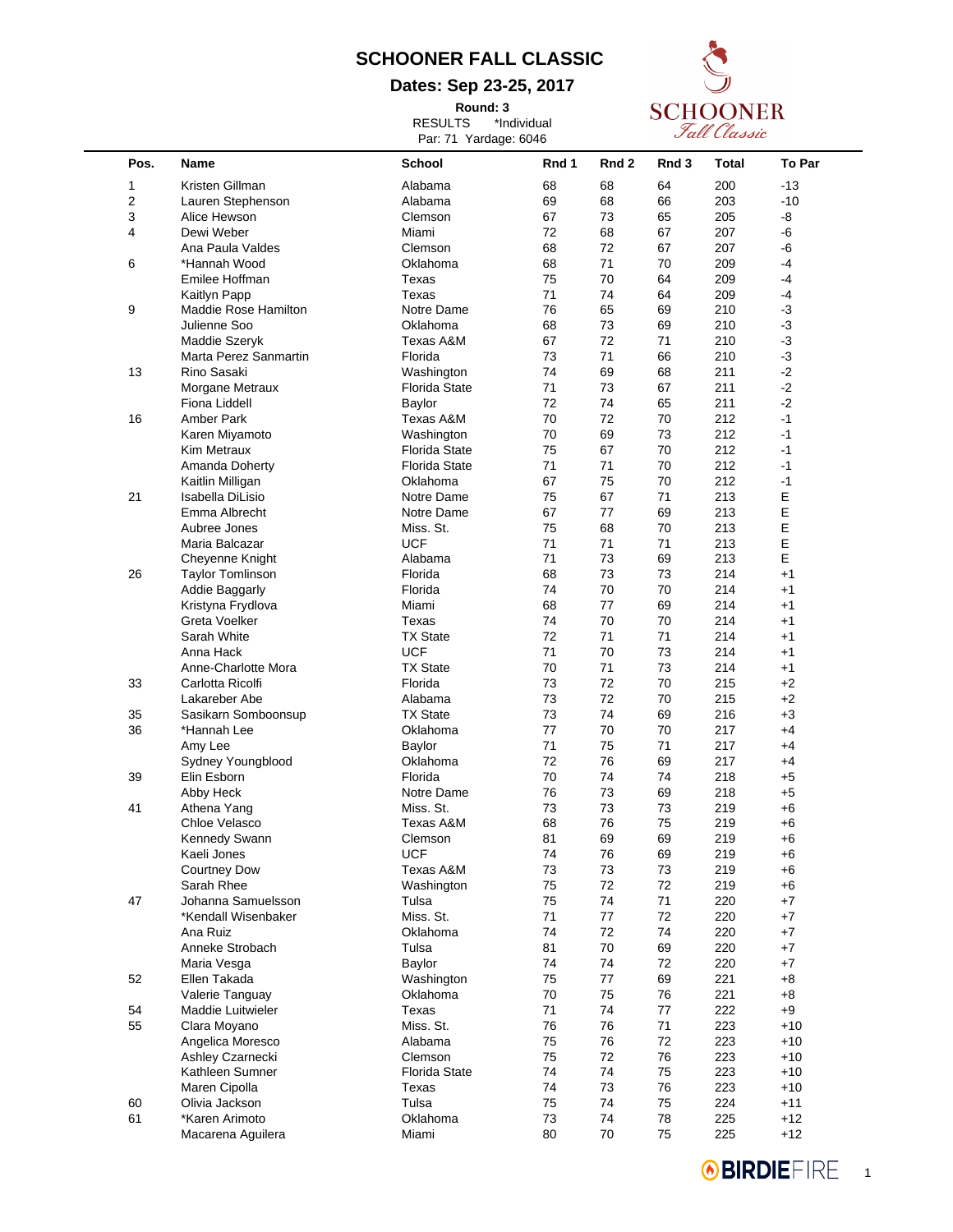#### **Dates: Sep 23-25, 2017**

**Round: 3** RESULTS \*Individual



|    |                         | Par: 71 Yardage: 6046 |    |    |    | Fall Classic |       |  |
|----|-------------------------|-----------------------|----|----|----|--------------|-------|--|
| 63 | Renate Grimstad         | Miami                 | 75 | 77 | 74 | 226          | $+13$ |  |
|    | Eunwon Park             | Washington            | 80 | 75 | 71 | 226          | $+13$ |  |
|    | Roos Haarman            | Miami                 | 72 | 76 | 78 | 226          | $+13$ |  |
| 66 | Chinatsu Kobayashi      | <b>UCF</b>            | 71 | 80 | 76 | 227          | $+14$ |  |
| 67 | Ashley Mangan           | <b>Florida State</b>  | 82 | 76 | 70 | 228          | $+15$ |  |
| 68 | *Giovana Maymon         | Baylor                | 73 | 82 | 74 | 229          | $+16$ |  |
|    | Kayla Kozak             | <b>UCF</b>            | 79 | 77 | 73 | 229          | $+16$ |  |
|    | Cheerie Tan             | Baylor                | 73 | 76 | 80 | 229          | $+16$ |  |
|    | Marisa Messana          | Clemson               | 75 | 76 | 78 | 229          | $+16$ |  |
| 72 | Nikki Marquardt         | Tulsa                 | 75 | 78 | 78 | 231          | $+18$ |  |
|    | <b>Blaise Carabello</b> | Miss. St.             | 77 | 77 | 77 | 231          | $+18$ |  |
| 74 | <b>Teri Doss</b>        | Miss. St.             | 78 | 76 | 78 | 232          | $+19$ |  |
| 75 | Sean Yi Yip             | <b>TX State</b>       | 81 | 77 | 75 | 233          | $+20$ |  |
|    | Elizabeth Caldarelli    | Texas A&M             | 82 | 75 | 76 | 233          | $+20$ |  |
|    | *Mia Ayer               | Notre Dame            | 77 | 79 | 77 | 233          | $+20$ |  |
| 78 | Diane Baillieux         | Baylor                | 83 | 79 | 73 | 235          | +22   |  |
|    | Taylor Dobson           | Tulsa                 | 84 | 75 | 76 | 235          | $+22$ |  |
| 80 | Alison Snakard          | Notre Dame            | 82 | 82 | 74 | 238          | $+25$ |  |
| 81 | Sachika Singh           | <b>TX State</b>       | 80 | 86 | 75 | 241          | $+28$ |  |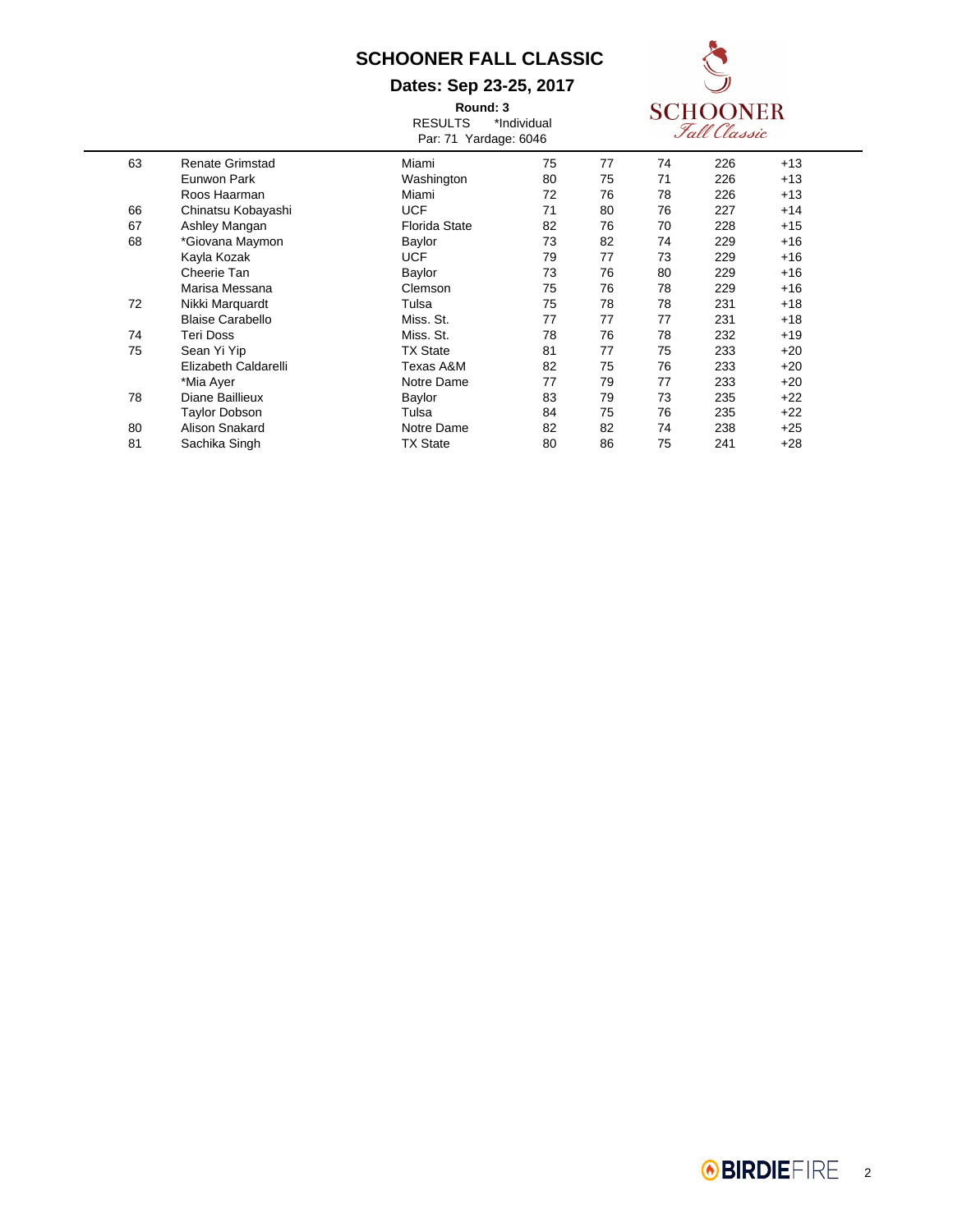**Dates: Sep 23-25, 2017**

**Player Statistics for Round 3**

**EAGLES**



#### **PAR 3 SCORING**

| Lakareber Abe         | Alabama              | 2.60 | -2   |
|-----------------------|----------------------|------|------|
| Sachika Singh         | <b>TX State</b>      | 2.60 | $-2$ |
| Carlotta Ricolfi      | Florida              | 2.60 | $-2$ |
| <b>Addie Baggarly</b> | Florida              | 2.60 | $-2$ |
| Morgane Metraux       | Florida State        | 2.60 | $-2$ |
| Isabella DiLisio      | Notre Dame           | 2.60 | $-2$ |
| Julienne Soo          | Oklahoma             | 2.60 | $-2$ |
| Kaitlyn Papp          | Texas                | 2.60 | -2   |
| Lauren Stephenson     | Alabama              | 2.80 | $-1$ |
| Elin Esborn           | Florida              | 2.80 | -1   |
| Ellen Takada          | Washington           | 2.80 | $-1$ |
| Emma Albrecht         | Notre Dame           | 2.80 | -1   |
| Sydney Youngblood     | Oklahoma             | 2.80 | $-1$ |
| Emilee Hoffman        | Texas                | 2.80 | $-1$ |
| Kaitlin Milligan      | Oklahoma             | 2.80 | -1   |
| <b>PAR 4 SCORING</b>  |                      |      |      |
| Emilee Hoffman        | Texas                | 3.56 | $-4$ |
| Alice Hewson          | Clemson              | 3.56 | $-4$ |
| Fiona Liddell         | Baylor               | 3.56 | -4   |
| Lauren Stephenson     | Alabama              | 3.67 | -3   |
| Kristen Gillman       | Alabama              | 3.67 | -3   |
| Ana Paula Valdes      | Clemson              | 3.78 | $-2$ |
| Cheyenne Knight       | Alabama              | 3.78 | $-2$ |
| Kaitlyn Papp          | Texas                | 3.78 | $-2$ |
| Marta Perez Sanmartin | Florida              | 3.78 | $-2$ |
| Abby Heck             | Notre Dame           | 3.78 | $-2$ |
| Kaeli Jones           | <b>UCF</b>           | 3.78 | $-2$ |
| Anneke Strobach       | Tulsa                | 3.89 | $-1$ |
| Rino Sasaki           | Washington           | 3.89 | $-1$ |
| Amy Lee               | Baylor               | 3.89 | -1   |
| Hannah Wood           | Oklahoma             | 3.89 | -1   |
| <b>PAR 5 SCORING</b>  |                      |      |      |
| Emma Albrecht         | Notre Dame           | 4.25 | -3   |
| Maria Vesga           | Baylor               | 4.25 | -3   |
| Greta Voelker         | Texas                | 4.25 | -3   |
| Diane Baillieux       | Baylor               | 4.25 | -3   |
| Rino Sasaki           | Washington           | 4.25 | -3   |
| Sasikarn Somboonsup   | <b>TX State</b>      | 4.25 | $-3$ |
| Aubree Jones          | Miss. St.            | 4.25 | -3   |
| Kristen Gillman       | Alabama              | 4.25 | -3   |
| Ashley Mangan         | Florida State        | 4.25 | -3   |
| Kaitlyn Papp          | Texas                | 4.25 | -3   |
| Chinatsu Kobayashi    | <b>UCF</b>           | 4.50 | $-2$ |
| Maddie Szeryk         | Texas A&M            | 4.50 | $-2$ |
| Amanda Doherty        | <b>Florida State</b> | 4.50 | $-2$ |
| Kristyna Frydlova     | Miami                | 4.50 | $-2$ |
| Ana Paula Valdes      | Clemson              | 4.50 | $-2$ |
|                       |                      |      |      |

| Addie Baggarly              | Florida              | 1              |
|-----------------------------|----------------------|----------------|
| Ashley Mangan               | <b>Florida State</b> | 1              |
| Morgane Metraux             | Florida State        | 1              |
| <b>BIRDIES</b>              |                      |                |
| Emilee Hoffman              | Texas                | 9              |
| Fiona Liddell               | Baylor               | $\overline{7}$ |
| Alice Hewson                | Clemson              | 7              |
| Kristen Gillman             | Alabama              | $\overline{7}$ |
| Kaitlyn Papp                | Texas                | $\overline{7}$ |
| Lauren Stephenson           | Alabama              | 6              |
| Marta Perez Sanmartin       | Florida              | 6              |
| Abby Heck                   | Notre Dame           | 6              |
| Emma Albrecht               | Notre Dame           | 6              |
| Carlotta Ricolfi            | Florida              | 5              |
| Lakareber Abe               | Alabama              | 5              |
| Ana Paula Valdes            | Clemson              | 5              |
| Kennedy Swann               | Clemson              | 5              |
| Aubree Jones                | Miss. St.            | 5              |
| Kaitlin Milligan            | Oklahoma             | 5              |
| <b>PARS</b>                 |                      |                |
| Giovana Maymon              | Baylor               | 15             |
| Amber Park                  | Texas A&M            | 15             |
| Chloe Velasco               | Texas A&M            | 15             |
| Hannah Lee                  | Oklahoma             | 15             |
| Maddie Szeryk               | Texas A&M            | 14             |
| <b>Maddie Rose Hamilton</b> | Notre Dame           | 14             |
| Maria Balcazar              | <b>UCF</b>           | 14             |
| <b>Courtney Dow</b>         | Texas A&M            | 14             |
| Julienne Soo                | Oklahoma             | 14             |
| Sarah Rhee                  | Washington           | 14             |
| Johanna Samuelsson          | Tulsa                | 14             |
| Amanda Doherty              | <b>Florida State</b> | 13             |
| Karen Arimoto               | Oklahoma             | 13             |
| Angelica Moresco            | Alabama              | 13             |
| Sydney Youngblood           | Oklahoma             | 13             |

**8BIRDIEFIRE**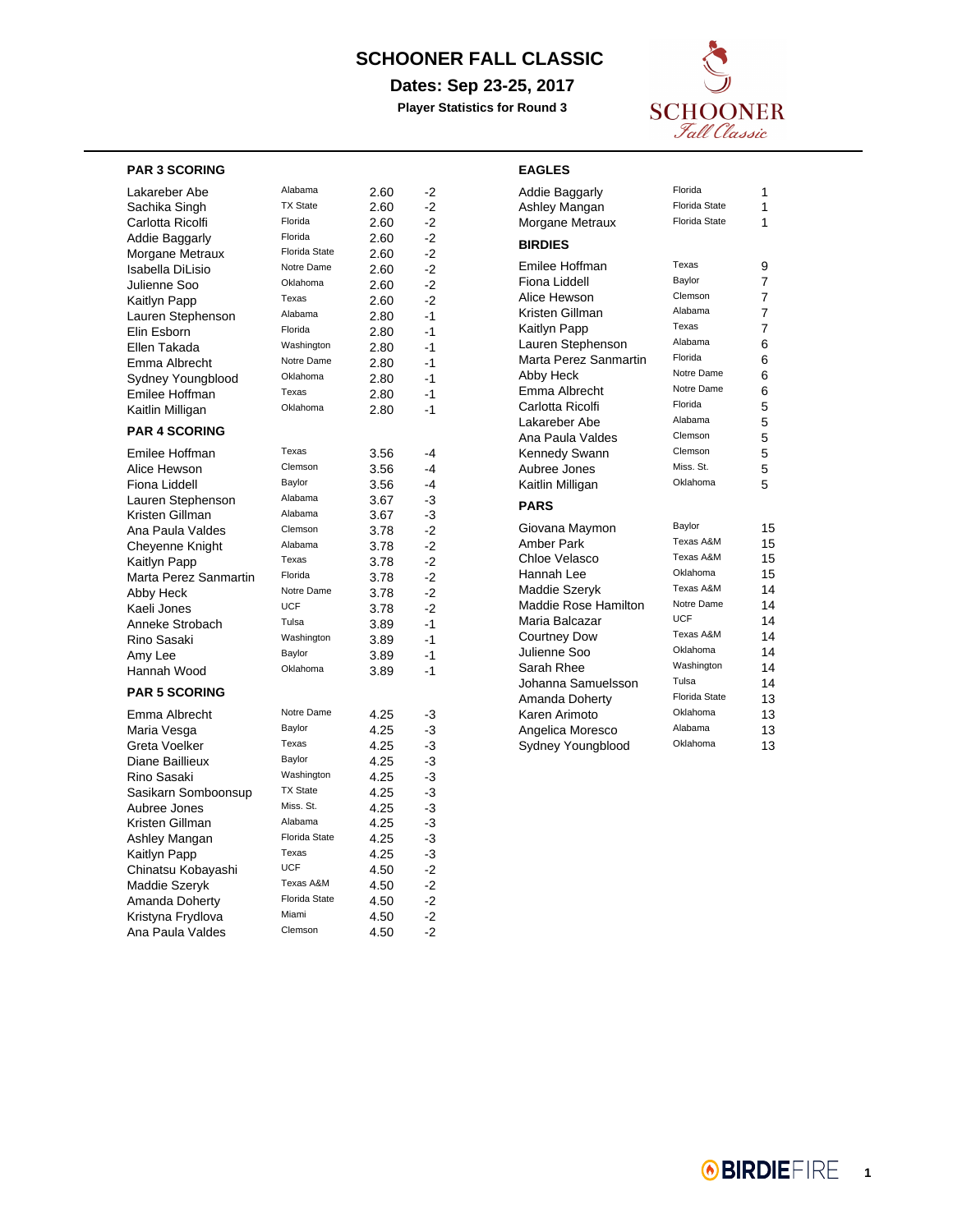#### **Dates: Sep 23-25, 2017**

**Course Statistics Post Round 3**



| <b>Round 3 - Belmar Golf Club</b> |          |     |           |                       |            |                    |      |                   |                   |       |            |     |       |      |
|-----------------------------------|----------|-----|-----------|-----------------------|------------|--------------------|------|-------------------|-------------------|-------|------------|-----|-------|------|
|                                   | Hol<br>е | Par | Yard<br>s | Doubl<br>e Eag<br>les | Eagle<br>s | <b>Birdie</b><br>s | Pars | <b>Boge</b><br>уs | <b>Doubl</b><br>е | Other | Rnd<br>Avg | Par | Yards | Hole |
|                                   | 1        | 4   | 387       |                       |            | 7                  | 56   | 17                | 1                 |       | 4.15       | 4   | 387   | 1    |
|                                   | 2        | 4   | 297       |                       |            | 17                 | 49   | 12                | 3                 | 1     | 4.02       | 4   | 297   | 2    |
|                                   | 3        | 5   | 540       |                       |            | 24                 | 45   | 10                | 2                 |       | 4.89       | 5   | 540   | 3    |
|                                   | 4        | 4   | 410       |                       |            | 4                  | 51   | 22                | 4                 |       | 4.33       | 4   | 410   | 4    |
|                                   | 5        | 4   | 325       |                       | 1          | 13                 | 54   | 12                |                   |       | 3.99       | 4   | 325   | 5    |
|                                   | 6        | 3   | 190       |                       |            | 5                  | 66   | 8                 | 2                 |       | 3.09       | 3   | 190   | 6    |
|                                   | 7        | 4   | 394       |                       |            | 8                  | 55   | 15                | 3                 |       | 4.16       | 4   | 394   | 7    |
|                                   | 8        | 3   | 169       |                       |            | 12                 | 49   | 19                |                   |       | 3.11       | 3   | 169   | 8    |
|                                   | 9        | 5   | 475       |                       | 1          | 21                 | 46   | 13                |                   |       | 4.88       | 5   | 475   | 9    |
|                                   | 10       | 4   | 310       |                       |            | 12                 | 55   | 8                 | 6                 |       | 4.10       | 4   | 310   | 10   |
|                                   | 11       | 3   | 139       |                       |            | 18                 | 56   | 6                 |                   |       | 2.88       | 3   | 139   | 11   |
|                                   | 12       | 5   | 545       |                       |            | 20                 | 51   | $\overline{7}$    | 3                 |       | 4.91       | 5   | 545   | 12   |
|                                   | 13       | 3   | 190       |                       |            | 12                 | 43   | 22                | 4                 |       | 3.22       | 3   | 190   | 13   |
|                                   | 14       | 4   | 370       |                       |            | 8                  | 48   | 21                | 4                 | 2     | 4.30       | 4   | 370   | 14   |
|                                   | 15       | 4   | 325       |                       |            | 19                 | 53   | 9                 |                   |       | 3.88       | 4   | 325   | 15   |
|                                   | 16       | 4   | 375       |                       |            | 9                  | 51   | 16                | 5                 | 1     | 4.23       | 4   | 375   | 16   |
|                                   | 17       | 3   | 160       |                       |            | 15                 | 53   | 13                |                   |       | 2.98       | 3   | 160   | 17   |
|                                   | 18       | 5   | 445       |                       |            | 39                 | 33   | 8                 |                   |       | 4.59       | 5   | 445   | 18   |
|                                   |          |     |           |                       |            |                    |      |                   |                   |       |            |     |       |      |

#### **Round 2 - Belmar Golf Club**

| Hol<br>е | Par | Yard<br>s | Doubl<br>e Eag<br>les | Eagle<br>s | <b>Birdie</b><br>s | Pars | <b>Boge</b><br>уs | <b>Doubl</b><br>е | Other | Rnd<br>Avg | Par | Yards | Hole |
|----------|-----|-----------|-----------------------|------------|--------------------|------|-------------------|-------------------|-------|------------|-----|-------|------|
| 1        | 4   | 387       |                       |            | 6                  | 34   | 32                | 9                 | 4     | 4.62       | 4   | 387   | 1    |
| 2        | 4   | 297       |                       |            | 21                 | 53   | 6                 |                   |       | 3.84       | 4   | 297   | 2    |
| 3        | 5   | 540       |                       |            | 16                 | 47   | 13                | 5                 | 1     | 5.10       | 5   | 540   | 3    |
| 4        | 4   | 410       |                       |            | 16                 | 49   | 15                |                   |       | 4.01       | 4   | 410   | 4    |
| 5        | 4   | 325       |                       |            | 9                  | 49   | 21                | 2                 |       | 4.21       | 4   | 325   | 5    |
| 6        | 3   | 190       |                       |            | 7                  | 57   | 13                | 4                 |       | 3.19       | 3   | 190   | 6    |
| 7        | 4   | 394       |                       |            | 7                  | 48   | 22                | 4                 |       | 4.30       | 4   | 394   | 7    |
| 8        | 3   | 169       |                       |            | 5                  | 53   | 20                | 3                 |       | 3.26       | 3   | 169   | 8    |
| 9        | 5   | 475       |                       |            | 14                 | 39   | 21                | 7                 | 1     | 5.27       | 5   | 475   | 9    |
| 10       | 4   | 310       |                       |            | 8                  | 60   | 10                | 3                 |       | 4.10       | 4   | 310   | 10   |
| 11       | 3   | 139       |                       |            | 18                 | 60   | 3                 |                   |       | 2.81       | 3   | 139   | 11   |
| 12       | 5   | 545       |                       |            | 14                 | 52   | 13                | 2                 |       | 5.04       | 5   | 545   | 12   |
| 13       | 3   | 190       |                       |            | 9                  | 40   | 27                | 5                 |       | 3.37       | 3   | 190   | 13   |
| 14       | 4   | 370       |                       |            | 10                 | 48   | 19                | 4                 |       | 4.22       | 4   | 370   | 14   |
| 15       | 4   | 325       |                       |            | 10                 | 58   | 12                |                   |       | 4.05       | 4   | 325   | 15   |
| 16       | 4   | 375       |                       |            | 10                 | 51   | 16                | 4                 |       | 4.17       | 4   | 375   | 16   |
| 17       | 3   | 160       |                       |            | 8                  | 55   | 16                | 2                 |       | 3.15       | 3   | 160   | 17   |
| 18       | 5   | 445       |                       | 2          | 27                 | 35   | 14                | 3                 |       | 4.86       | 5   | 445   | 18   |